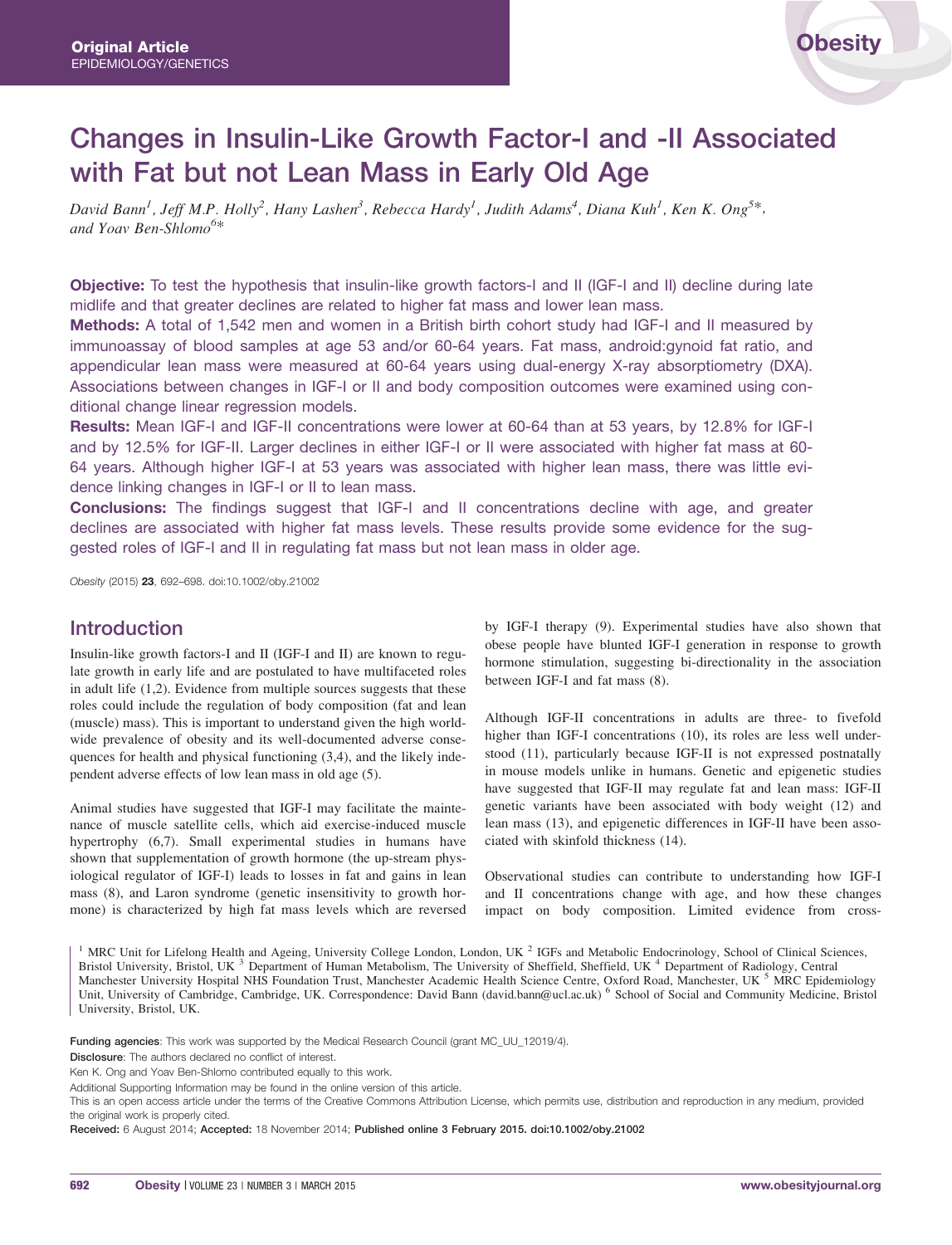sectional studies shows that IGF-I concentrations are lower in old age (15-18), suggesting that the decline in IGF-I may be implicated in age-related gains in fat and losses in lean mass (19). IGF-I has been cross-sectionally inversely associated with body mass index (BMI) or body weight (20), with some studies reporting that those with lowest or highest BMI have lower IGF-I (21,22). However, such findings do not elucidate whether IGF-I is associated with fat and/or lean mass. Cross-sectional studies of body composition measures have yielded equivocal findings with IGF-I, and few have examined associations with IGF-II (23), leading to uncertainty in the roles of IGF-I and II in regulating body composition.

The objectives of this study were to examine the relevance of agerelated changes in circulating IGF-I and II concentrations during late midlife to fat and lean body mass in a British birth cohort study. The strengths of this study are the repeat measures of IGF-I and II, 7-11 years apart, a large sample of both sexes, and measures of body composition obtained in early old age using dualenergy X-ray absorptiometry (DXA). We hypothesized that larger decline in IGF-I and II would be associated with higher fat and lower lean mass.

## **Methods**

### Study sample

The MRC National Survey of Health and Development (NSHD) is a socially stratified sample of 5,362 singleton births that took place in 1 week of March 1946 in mainland Britain, with regular follow-up across life. Between 2006 and 2010 (at 60-64 years), 2,856 eligible study members (those known to be alive and with a known address in England, Scotland, or Wales) were invited for an assessment at one of six clinical research facilities (CRFs) or to be visited by a research nurse at home. Invitations were not sent to those who had died ( $n = 778$ ), who were living abroad ( $n = 570$ ), had previously withdrawn from the study ( $n = 594$ ) or who had been lost to follow-up ( $n = 564$ ). Of those invited, 2,229 (78%) were assessed: 1,690 (59.2%) attended a CRF and the remaining 539 were seen at home (24).

#### Body composition measurement

During the visits to the CRF, measures of body composition were obtained in the supine position using a QDR 4500 Discovery DXA scanner (Hologic, Bedford, MA) with APEX 3.1 analysis software. From these scans, measures of fat (whole body, abdominal (android) and hips (gynoid)) and appendicular (limb) lean mass were obtained and converted into kilograms. The ratio of android:gynoid fat mass was derived (higher values indicating greater fat distribution in the abdomen than hips) and multiplied by 100. Lean mass was defined as body mass excluding fat mass and bone mineral content (BMC), and in all measures data from the head were excluded due to the high proportion of BMC known to affect the accuracy of soft-tissue measures. Measures selected for analysis were: whole body fat mass (kg), android:gynoid ratio (multiplied by 100), and appendicular lean mass (kg). Data on these outcomes were available for 1,558 participants, with missing data in 132 participants largely due to the presence of highdensity artefacts (e.g., joint replacements). The study received multicenter research ethics committee approval, and informed consent was given by participants.

### Measurement of IGFs

At 53 years, non-fasting venous blood samples were taken in tubes containing ethylenediaminetetraacetic acid (EDTA) during home visits by research nurses. These were posted overnight to a laboratory where plasma was extracted and frozen at  $-80^{\circ}$ C. At 60-64 years, overnight fasting venous blood samples were obtained in tubes containing liquid citrate. These were then taken immediately to a laboratory in each CRF (clinic visit) or posted overnight to a CRF (home visit) and plasma extracted before being frozen at -80°C. IGF-1, IGF-II, and IGFBP-3 were obtained by radioimmunoassay using standardized protocols in the same laboratory; in all except 200 pilot samples, assays were conducted in duplicate and mean values used in analyses. Intra-assay coefficients of variation were 3.4% for IGF-I, 2.8% for IGF-II, and 3.9% for IGFBP-3. Assays were repeated where intra-assay coefficients of variation exceeded 15%. Inter-assay coefficients of variation were 13.7% (IGF-I), 7.4% (IGF-II), and 11.7% (IGFBP-3); to minimize interassay variability, in most instances the same laboratory technician assayed each analyte.

### Analytical strategy

As taller individuals tend to have more fat and lean mass, heightadjusted indices were created by dividing fat and appendicular lean mass (kg) by height(m)<sup>X</sup>, where X was calculated so that the resulting index was not correlated with height  $(X = 1.2$  for fat and 2 for lean mass) (25).

First, the associations of IGF-I and IGF-II at 53 and 60-64 years with fat and lean mass at 60-64 years were examined using linear regression. To aid the interpretation of model coefficients, each IGF measure was converted into sex-specific z-scores, and outcomes were log transformed and multiplied by 100; regression coefficients therefore show the mean percentage difference in outcome per 1 standard deviation increase in IGF. Findings did not differ when IGF measures were modeled as either z-scores or as absolute values. Second, associations between change in IGF-I and II and fat and lean mass were examined using conditional change models—calculated change in IGF was included in models that also included the baseline IGF concentration at 53 years. Change scores were converted to sex-specific z-scores to aid interpretation of model coefficients. Given previous evidence for sex differences in associations (26), sex interaction terms were tested—where significant interactions were found ( $P < 0.05$ ), models were conducted separately in each sex; otherwise models were adjusted for sex.

Associations with lean mass could be confounded by fat mass, as changes in fat mass typically lead to adaptive changes in lean mass (27). As such, models using lean mass as an outcome were additionally adjusted for fat mass. The change models were also additionally adjusted for further potential confounders at age 53 identified a-priori: household occupational class, smoking status (categorized as non-smoker or light (1-10), moderate (11-20), or heavy smoker (>20 cigarettes per day)) and menopausal status (categorized as pre- , peri-, or post-menopausal, hysterectomy with or without hormone replacement therapy, other hormone replacement therapy user, or other reason for menstrual period cessation) (28). Complete case analyses were performed to examine IGF and body composition associations: 594 men and 644 women had complete body composition and IGF data at both ages; of these, 588 men and 623 women also had complete data for all potential confounders.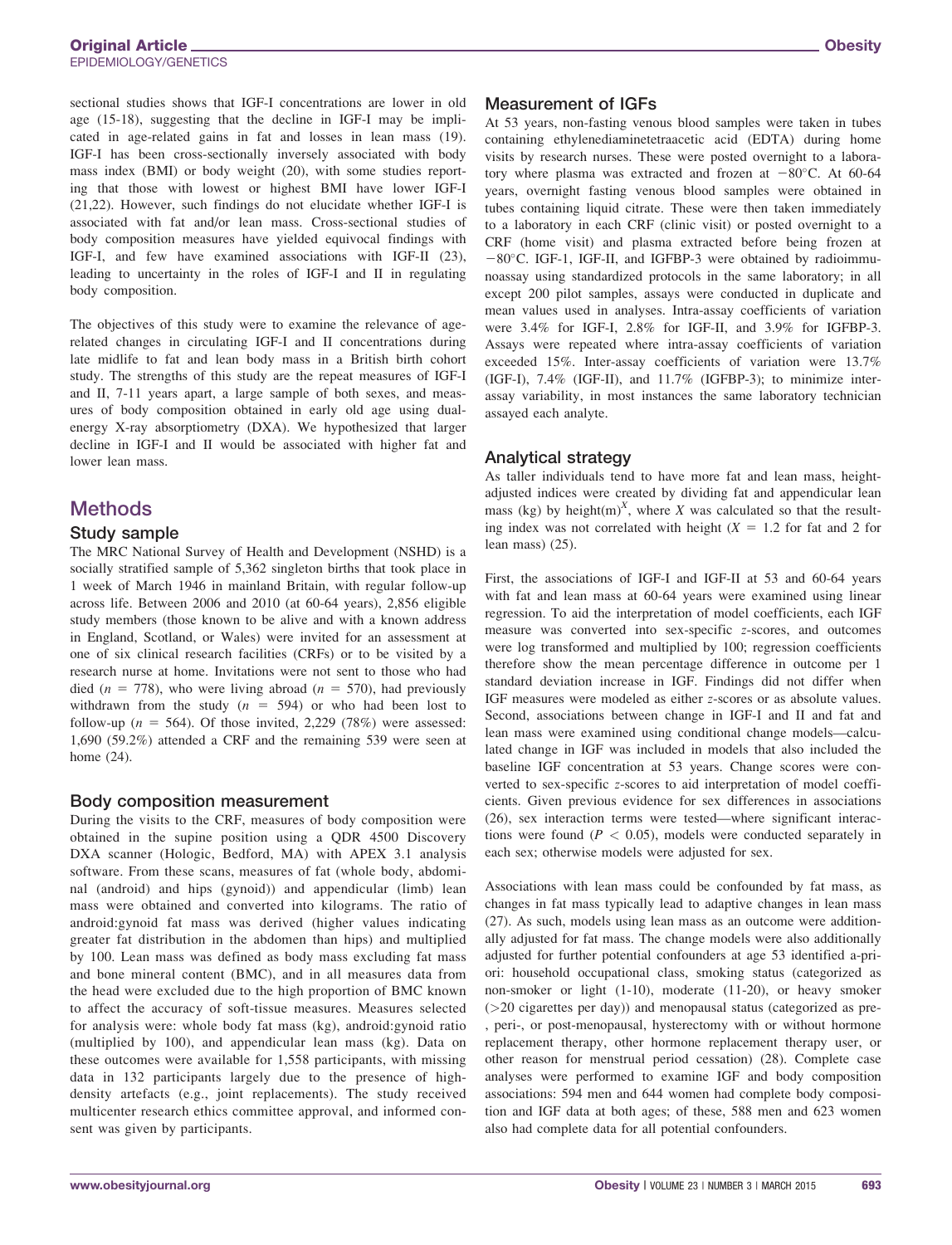|                                                    | Men, mean (SD or IQR)       | Women, mean (SD or IQR) | $P^a$   |
|----------------------------------------------------|-----------------------------|-------------------------|---------|
| Body composition at 60-64 y                        | $N = 746$                   | $N = 812$               |         |
| Fat mass index (kg m <sup><math>-2</math></sup> )  | 12.02 (3.63)                | 16.20 (4.97)            | < 0.001 |
| Android fat mass (kg)                              | 2.47(0.96)                  | 2.34(0.98)              | 0.02    |
| Gynoid fat mass (kg)                               | 3.73(1.00)                  | 5.11(1.41)              | < 0.001 |
| Android:gynoid ratio                               | 65.16 (15.50)               | 44.93 (12.04)           | < 0.001 |
| Appendicular lean mass index (kg m <sup>-2</sup> ) | 8.02(0.95)                  | 6.19(0.87)              | < 0.001 |
| IGF concentration, age                             | $N = 744$                   | $N = 798$               |         |
| IGF-I (ng ml <sup>-1</sup> ), 53 y                 | 211.2 (66.3)                | 194.6 (67.9)            | < 0.001 |
| IGF-I (ng ml <sup>-1</sup> ), 60-64y               | 185.7 (59.9)                | 168.2 (58.6)            | < 0.001 |
| $\Delta$ IGF-I (ng mI <sup>-1</sup> )              | $-25.5$ ( $-60, 14$ )       | $-26.4 (-67, -24)$      | 0.80    |
| IGF-II (ng m $I^{-1}$ ), 53 y                      | 747.7 (254.2)               | 796.6 (247.6)           | < 0.001 |
| IGF-II (ng ml <sup>-1</sup> ), 60-64 y             | 647.0 (308.0)               | 703.0 (291.5)           | < 0.001 |
| $\Delta$ IGF-II (ng mI <sup>-1</sup> )             | $-100.6$ ( $-321, 99$ )     | $-93.5$ ( $-358$ , 115) | 0.70    |
| IGFBP-3 (ng ml <sup>-1</sup> ), 53 y               | 4781.7 (1083.2)             | 4835.9 (1122.5)         | 0.30    |
| IGFBP-3 (ng ml <sup>-1</sup> ), 60-64 y            | 3219.5 (832.4)              | 3457.7 (831.5)          | < 0.001 |
| $\triangle$ IGFBP-3 (ng ml <sup>-1</sup> )         | $-1562.2$ ( $-2244, -881$ ) | $-1378.1$ (-2142, -592) | < 0.001 |
| IGF-I:IGFBP-3, 53 y                                | 4.6(1.7)                    | 4.2(1.9)                | < 0.001 |
| IGF-I:IGFBP-3, 60-64 y                             | 6.0(2.5)                    | 5.0(1.5)                | < 0.001 |
| $\triangle$ IGF-I:IGFBP-3                          | 1.4(0.17, 2.6)              | $0.8$ (-0.35, 1.9)      | < 0.001 |

#### TABLE 1 Summary of body composition and IGF concentrations by sex

<sup>a</sup>Comparison between sexes using t tests; IGF-I/IGFBP-3 ratio was multiplied by 100; analyses restricted to participants with valid data for all body composition outcomes or all hormone measures at both ages.

### Additional and sensitivity analyses

To examine the possibility of reverse or bi-directionality, change models with fat mass were repeated with additional adjustment for BMI at 53 (as DXA measures were not available at 53), and analyses were conducted in which BMI (or change in BMI) was the exposure, and IGF-I or II the outcome. As IGF-I and physical activity may influence muscle mass synergistically (7), we also examined whether physical activity modified the association between IGF-I and lean mass by including an interaction term with leisure time physical activity at both 53 and 60-64 years (categorized as no participation, 1-4 episodes, and  $\geq$ 5 episodes in the previous 4 weeks). To examine the extent to which associations between IGF and body composition were driven by height, we also conducted analyses without adjustment for height. To examine whether associations between IGFs and body composition outcomes were non-linear, we examined plots of the data and compared linear models with models additionally including quadratic terms for IGFs. We also examined whether associations between changes in IGFs and body composition were non-linear, by repeating analyses using change score variables converted into quartiles. These categorical models were then compared with linear models using likelihood ratio tests.

## **Results**

### Descriptive analyses

At both 53 and 60-64 years, men had higher IGF-I but lower IGF-II concentrations than women (Table 1). In both sexes, mean IGF-I and II concentrations were lower at 60-64 than 53 years—by 12.8% for IGF-I and 12.5% for IGF-II; larger declines were seen in IGFBP3 and therefore the mean IGF-I:IGFBP3 ratio was higher at 60-64 years. Most, but not all, participants showed a decline in IGF-I (66%) and IGF-II (65%) concentrations (Supporting Information Figure 1). Women had greater whole body fat and less lean mass than men, and a lower android:gynoid ratio.

IGF-I showed moderately positive correlations with IGF-II and IGFBP-3 at both 53 and 60-64 years (Supporting Information Table 1).

### Associations between IGFs and fat mass

IGF-I at 53 (in women) and 60-64 years (both sexes) was inversely associated with fat mass at 60-64 (Table 2). Conversely, IGF-II at 53 years was positively associated with fat mass, while IGF-II at 60-64 years was inversely associated with fat mass. Associations between IGF-I or II with BMI and android:gynoid ratio at 60-64 years was generally similar to those with fat mass index (Supporting Information Table 2).

Greater decline in IGF-I between 53 to 60-64 years was weakly and non-significantly associated with higher fat mass, and higher android:gynoid ratio at 60-64 years (Table 2). Greater decline in IGF-II was associated with higher fat mass, but not android: gynoid ratio. These associations were similar albeit partly attenuated when additional adjustment was made for potential confounders (Table 2). Associations of IGFBP-3 and IGF-I: IGFBP-3 with these outcomes are shown in Supporting Information Table 3.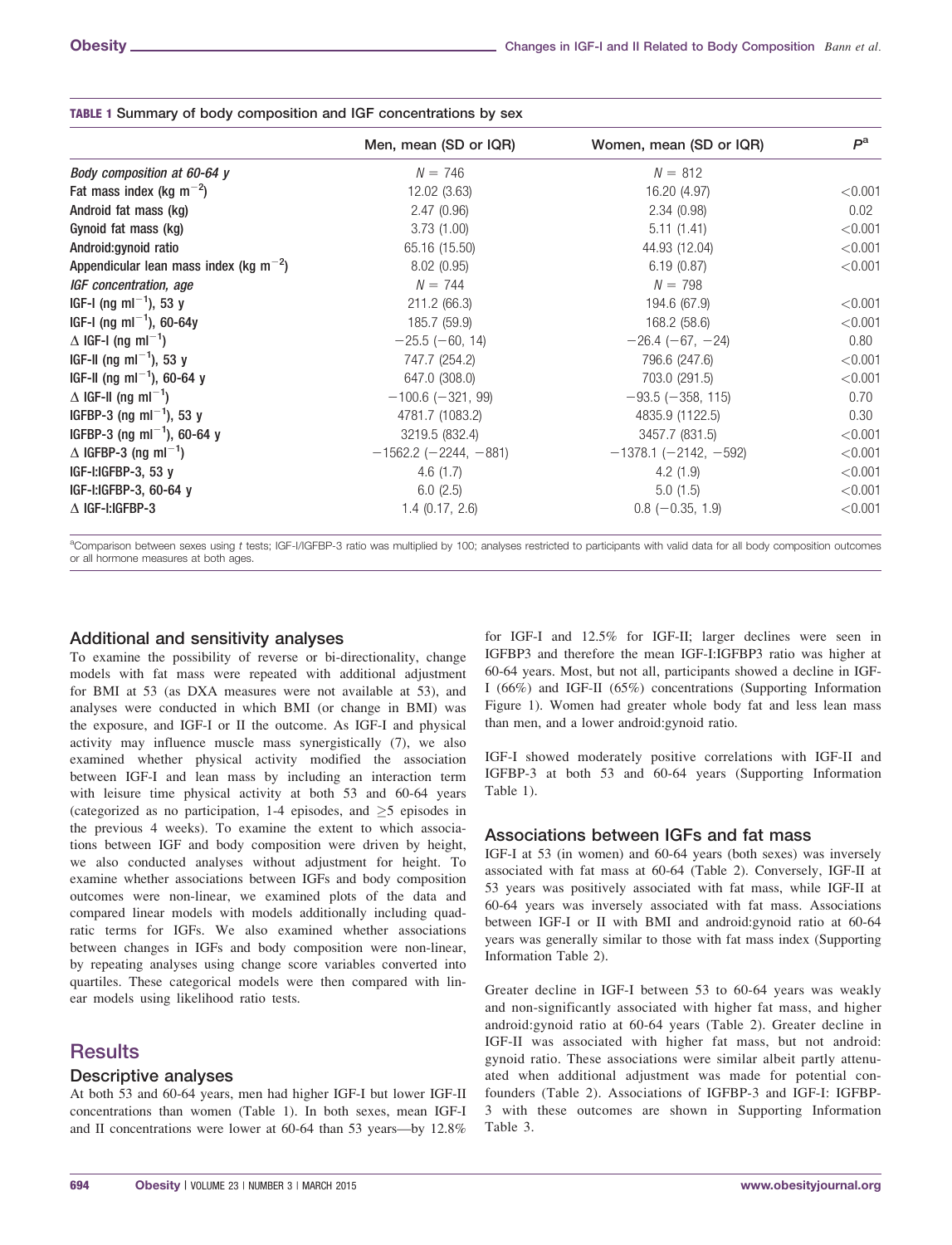|                                        |              | N          | Fat mass index                                 |                 |                        | Android: gynoid fat mass ratio |         |                          |
|----------------------------------------|--------------|------------|------------------------------------------------|-----------------|------------------------|--------------------------------|---------|--------------------------|
|                                        |              |            | $\beta$ (95% CI)                               | P               | P (sex<br>interaction) | $\beta$ (95% CI)               | P       | $P$ (sex<br>interaction) |
| IGF-I at 53y                           | Men<br>Women | 627<br>704 | $0.38$ (-2.04, 2.79)<br>$-4.06$ (-6.26, -1.85) | 0.76<br>< 0.001 | < 0.01                 | $-0.30$ ( $-1.74$ , 1.13)      | 0.68    | 0.16                     |
| IGF-I at 60-64 y                       |              | 1,434      | $-2.12$ ( $-3.71$ , $-0.52$ )                  | < 0.01          | 0.94                   | $-0.73$ ( $-2.11$ , 0.66)      | 0.30    | 0.15                     |
| $\Delta$ igf-i                         |              | 1,211      | $-1.86$ ( $-4.02$ , 0.30)                      | 0.09            | 0.61                   | $-1.33 (-3.23, 0.57)$          | 0.17    | 0.24                     |
| $\Delta$ IGF-I, adjusted*              |              | 1,211      | $-1.56$ ( $-3.71$ , 0.59)                      | 0.16            | 0.51                   | $-0.96$ ( $-2.86$ , 0.94)      | 0.32    | 0.19                     |
| IGF-II at 53y                          |              | 1,331      | 3.24(1.61, 4.86)                               | < 0.001         | 0.26                   | 2.71(1.28, 4.14)               | < 0.001 | 0.30                     |
| IGF-II at 60-64 y                      |              | 1.434      | $-1.55$ ( $-3.15$ , 0.05)                      | 0.06            | 0.09                   | $0.76$ (-0.63, 2.14)           | 0.28    | 0.55                     |
| $\Delta$ igf-ii                        |              | 1.211      | $-2.01$ ( $-4.05$ , 0.03)                      | 0.05            | 0.10                   | $0.27$ (-1.53, 2.06)           | 0.77    | 0.26                     |
| $\Delta$ IGF-II, adjusted <sup>a</sup> |              | 1,211      | $-1.94 (-3.96, 0.08)$                          | 0.06            | 0.11                   | $0.26$ (-1.53, 2.04)           | 0.78    | 0.27                     |

TABLE 2 Mean percentage differences in fat mass and android:gynoid ratio (95% CI) at age 60-64 years per 1 standard deviation increase in IGF-I and IGF-II at 53 and 60-64 years

Note: Sex-specific findings shown where P (sex interaction)<0.05; otherwise, models are adjusted for sex. A change between 53 and 60-64 years—analyses adjusted for hormone concentration at 53 years.

aAdjusted for highest household occupational class, smoking, and menopausal status at age 53 years.

#### Associations between IGFs and lean mass

After adjustment for fat mass, IGF-I at 53 was positively associated with appendicular lean mass at 60-64 years, while associations between IGF-I at 60-64 years and lean mass were weak and not significant (Table 3). After adjustment for fat mass, IGF-II was not associated with lean mass in either sex, and nor were changes in IGF-I or II.

#### Additional and sensitivity analyses

Associations between declines in IGF-I and II and fat mass were similar after additional adjustment for BMI at 53 years ( $P = 0.04$ )

for IGF-I and  $P = 0.13$  for IGF-II; Supporting Information Table 4). Greater gain in BMI from 53 to 60-64 years (modeled as the exposure) was weakly associated with lower IGF-I at 60-64 years (modeled as the outcome), but not with IGF-II at 60-64 years (Supporting Information Table 5).

There was no evidence for effect modification by physical activity in the association between IGF-I and lean mass  $(P$  values for interaction term>0.4 at both 53 and 60-64 years). For all outcomes, conclusions did not differ when not adjusting for adult height. There was no substantive evidence for deviation from linearity with IGF at

TABLE 3 Mean percentage differences in appendicular lean mass (95% CI) at age 60-64 years per 1 standard deviation increase in IGF-I and IGF-II at 53 and 60-64 years

|                                        |       | N     | Appendicular lean mass index, unadjusted |        | Appendicular lean mass index,<br>adjusted for fat mass index |                             |      |                        |
|----------------------------------------|-------|-------|------------------------------------------|--------|--------------------------------------------------------------|-----------------------------|------|------------------------|
|                                        |       |       | $\beta$ (95% CI)                         | P      | $P$ (sex<br>interaction)                                     | $\beta$ (95% CI)            | P    | P (sex<br>interaction) |
| IGF-I at 53 $v$                        | Men   | 627   | 0.97(0.05, 1.89)                         | 0.04   | < 0.01                                                       | 0.65(0.10, 1.21)            | 0.02 | 0.19                   |
|                                        | Women | 704   | $-1.02$ ( $-2.03$ , $-0.01$ )            | 0.05   |                                                              |                             |      |                        |
| IGF-I at $60-64v$                      |       | 1,434 | $-0.39$ ( $-1.05$ , 0.28)                | 0.25   | 0.86                                                         | $0.26$ ( $-0.28$ , $0.80$ ) | 0.34 | 0.87                   |
| $\triangle$ IGF-I                      |       | 1.211 | $-0.75(-1.66, 0.16)$                     | 0.11   | 0.62                                                         | $-0.25$ ( $-0.98$ , 0.49)   | 0.51 | 0.65                   |
| $\Delta$ IGF-I, adjusted <sup>a</sup>  |       | 1,211 | $-0.69$ ( $-1.60$ , 0.22)                | 0.14   | 0.70                                                         | $-0.28$ ( $-1.01$ , 0.46)   | 0.46 | 0.83                   |
| IGF-II at 53 $v$                       |       | 1,331 | 0.95(0.26, 1.63)                         | < 0.01 | 0.33                                                         | $0.23$ ( $-0.33$ , $0.79$ ) | 0.41 | 0.69                   |
| IGF-II at 60-64 $v$                    |       | 1.434 | $-0.34$ ( $-1.01$ , 0.32)                | 0.31   | 0.84                                                         | $0.10 (-0.44, 0.64)$        | 0.72 | 0.33                   |
| $\triangle$ IGF-II                     |       | 1,211 | $-0.43$ ( $-1.29$ , 0.43)                | 0.33   | 0.56                                                         | $0.11$ (-0.58, 0.81)        | 0.75 | 0.53                   |
| $\Delta$ IGF-II, adjusted <sup>a</sup> |       | 1,211 | $-0.33$ ( $-1.19$ , 0.53)                | 0.45   | 0.67                                                         | $0.19(-0.50, 0.89)$         | 0.59 | 0.42                   |

Note: Sex-specific findings shown where P (sex interaction) < 0.05; otherwise, models are adjusted for sex.  $\Delta$  change between 53 and 60-64 years—analyses adjusted for hormone concentration at 53 years.

<sup>a</sup>Adjusted for highest household occupational class, smoking, and menopausal status at age 53 years.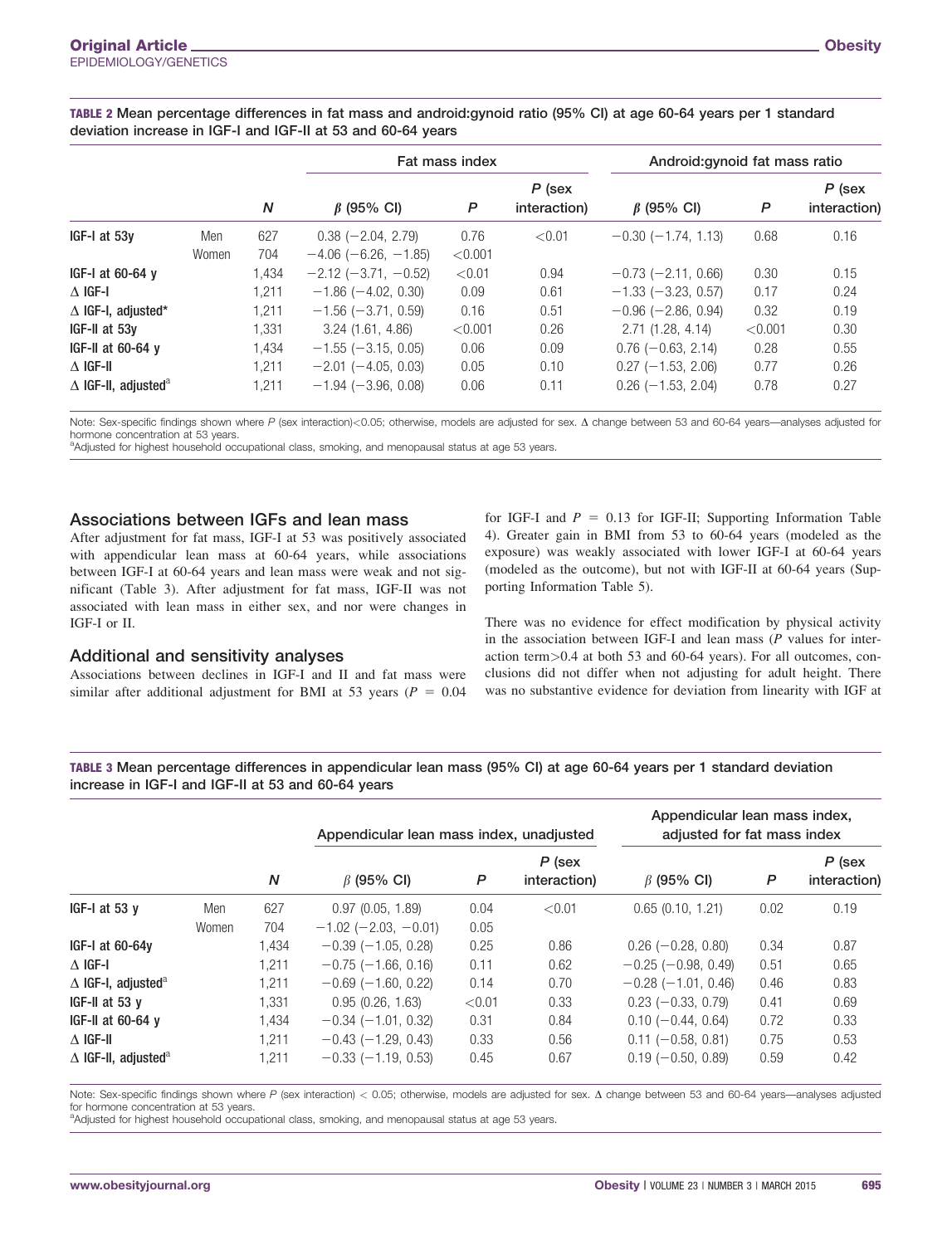each age, nor with change in IGF-I or II ( $P$  values from likelihood ratio tests >0.35 in all cases).

# **Discussion**

Longitudinal data from a large British birth cohort study showed evidence for declines in both IGF-I and II concentrations during late midlife (53 to 60-64 years), which were associated with higher fat mass at 60-64 years. While IGF-I at 53 years was positively associated with lean mass at 60-64 years, there was little evidence that changes in IGF-I and II, per se, were associated with lean mass in either sex.

Our findings add substantially to previous cross-sectional evidence for lower IGF-I concentrations in older versus younger adults (15- 18), and one small longitudinal study which reported a decline in IGF-I during mid-late life among participants enrolled in a colonoscopy study ( $N = 143$ ) (29). The results also add to previous crosssectional studies conducted on smaller samples which reported equivocal findings on the relationship between IGF-I and body composition. For example, in a cross-sectional study of Dutch older adults, IGF-I was inversely associated with BMI, and weakly inversely associated with fat and lean mass in men, but not women (26). In other cross-sectional studies of adults, IGF-I was inversely (30), positively (31), or not associated with lean mass (32,33); and inversely (32), or not associated with fat mass (30,31,33). Previous studies have also found evidence that the IGF-I and BMI cross-sectional association is non-linear, with those with highest or lowest BMI having lower IGF-I (21,22). However, there was little evidence for this in our models using either fat mass or BMI as the outcome (Supporting Information Figures 2 and 3) with mean IGF-I levels declining with increasing quintiles of body mass or fat mass index.

Taken together, these results provide some evidence to support the roles of IGF-I and II in the regulation of fat mass. The weak magnitude of associations (and non-significant  $P$  values found in some cases) may be explained by the contribution of other influences on fat mass which we were unable to control for, and by imprecision in the extent to which a single measure of circulating IGF reflects long-term concentrations (e.g., due to day-do-day variation) and bioactivity. The presence of feedback loops may also weaken observed associations. For example, while increases in IGF-I may reduce fat mass levels, higher IGF-I would also down-regulate growth hormone secretion, which in turn would result in lower IGF-I. Associations between IGF-I and fat mass could also be explained in part by reverse causation or bi-directionality, as obese subjects are known to have relative growth hormone insensitivity compared with nonobese subjects (8). Although associations between change in IGF-I and fat mass were not substantively attenuated after adjustment for BMI at 53 year, greater gains in BMI were (weakly) associated with lower IGF-I. Finally, IGF-I could simply be a surrogate marker for the direct actions of growth hormone on mature adipocytes (8).

Lack of association, or weak association, between changes in total serum IGF concentrations and lean mass could suggest that IGF-I or II are not important regulators of adult lean mass. This is contrary to reported findings from some studies which reported higher adult protein intake, a likely determinant of muscle mass, associated with higher IGF-I concentrations (34). However, our findings do not preclude the importance of IGF-I and II in regulating muscle growth in early life, nor local IGF actions on adult lean mass some experimental studies have shown that exercise increases local (muscle) IGF-I but not total serum IGF-I concentrations (35).

Unlike total IGF-I concentrations, mean IGF-I:IGFBP-3 ratio increased between 53 to 60-64 years due to the relatively larger decline in IGFBP-3. IGFBP-3 is one of six binding proteins that carry IGF-I in circulation. If IGFBP-3 acts as an inert carrier protein, then the IGF-I:IGFBP-3 ratio could better indicate biologically available IGF-I than total IGF-I concentration. However, evidence for direct biological actions of IGFBP-3 suggests otherwise— IGFBP-3 and other IGF binding proteins have their own cellular actions which include enhancing IGF activity (36). As such, associations between IGF-I:IGFBP-3 ratio and outcomes should be interpreted with caution. However, directly measured "free" and/or bioactive IGF-I or II may decline with age, and its decline may relate more closely to body composition outcomes than total measures. This warrants investigation in future studies although at present there are no universally accepted standardized methods for measuring "free" or bioactive concentrations of IGFs and the interpretation of these measurements is still subject to discussion.

It is unclear what up-stream factors cause the observed age-related declines in IGF-I and II. IGF-I has been hypothesized to be a biomarker which mediates the roles of physical activity (and other factors) on body composition and health outcomes (37). However, it remains unclear if this is the case. While studies have consistently found greater milk consumption in early life is associated with lower IGF-I concentration in adulthood (38), studies examining the adulthood determinants of IGF have yielded equivocal findings [e.g., in relation to reported energy intake and physical activity level (20)]. These determinants are being investigated in the NSHD and warrant investigation in other cohorts.

Strengths of this study include the accurate measures of fat and lean mass in both sexes, and repeat measures of both IGF-I and II. The single DXA measures obtained at 60-64 years however precluded the analysis of how changes in IGF relate to change in fat and lean mass. Intra-assay coefficients of variation were low, which limited measurement error; while inter-assay coefficient variations were larger, the ranking of participant IGF values was unlikely to be substantially affected as assay results were calibrated using control samples.

Limitations of study include loss to follow-up, which despite the large sample size reduced statistical power and may have introduced bias (if the exposure-outcome association differed in the sample lost to follow-up). Methodological differences in blood sample collection at 53 and 60-64 years could have affected the results obtained—the longer storage time of samples collected at 53 years could have resulted in IGF degradation, which would attenuate the declines in IGF-I and II observed with age. Conversely, the liquid citrate used at 60-64 years may have reduced IGF concentrations. Blood samples at 53 years were obtained during home visits, which likely resulted in a longer time to freezing compared with the 60-64 year samples. However, a methodological study suggested that time to freezing did not substantially affect IGF-I concentrations (39), and IGF-I and II concentrations at 53 years did not differ by time of day at sampling (morning, afternoon, or evening;  $P > 0.3$  in all cases). More than two time points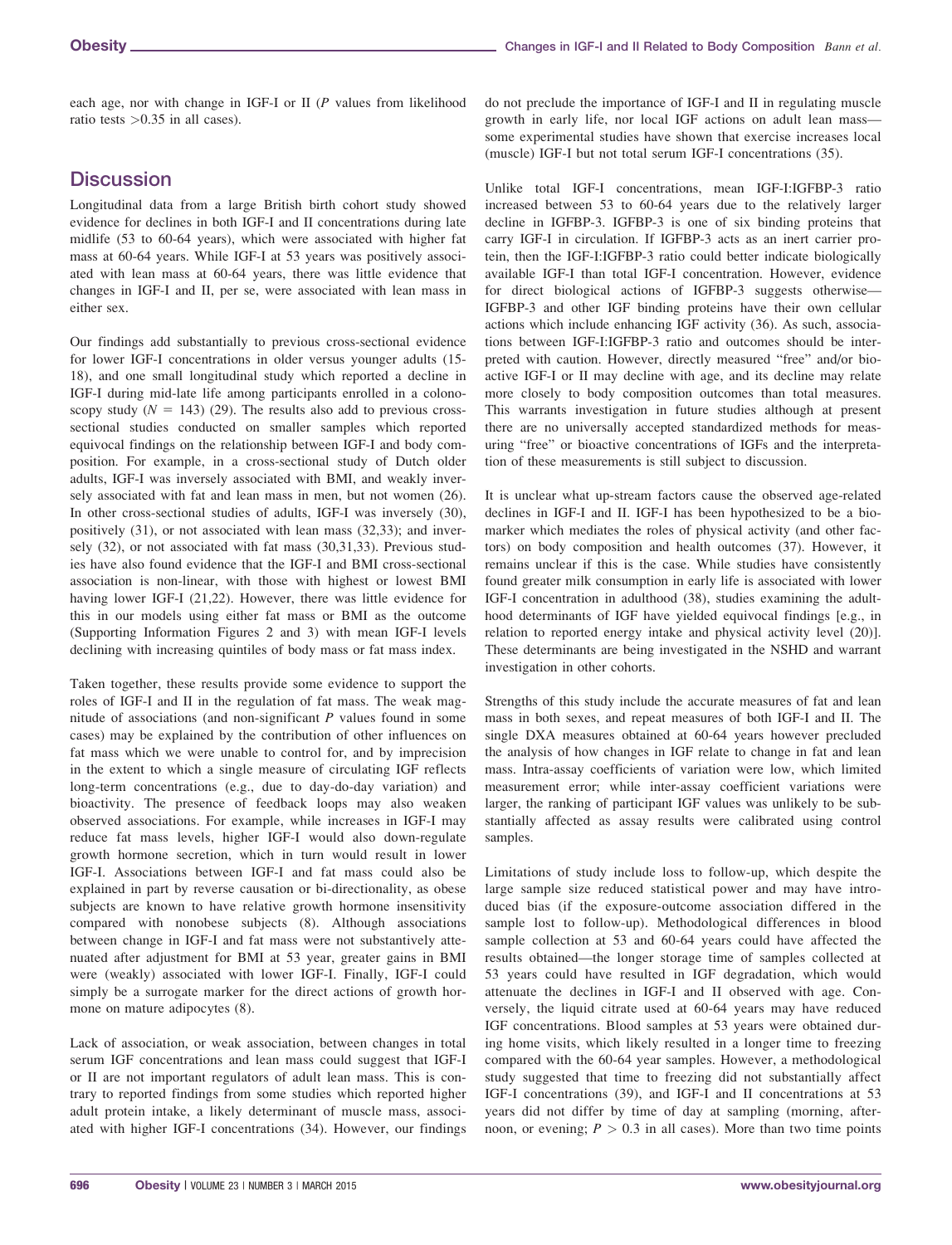of measurement would provide more informative data on the trajectories of change in IGF concentrations with age.

Findings from the present study add substantially to our understanding of the age-related changes in IGF-I and II, and their consequences for body composition. However, the implications of these findings are not straightforward. Lowering fat mass levels by pharmacological supplementation of IGF (or growth hormone) is likely to be unwarranted given expected increases in cancer risk (40). Rather, behavioral or early life interventions acting on the upstream determinants of IGF-I and II may potentially lessen their decline with age in later mid-life, and in turn could limit the accumulation of fat mass during this period of ageing.

### Conclusion

Using longitudinal data from a British birth cohort study, evidence was found for declines in IGF-I and II concentrations from 53 to 60-64 years, and greater declines were weakly associated with higher fat mass at 60-64 years. There was little evidence that changes in IGF-I and II were associated with lean mass. O

### Acknowledgments

The authors thank Dr. Andrew Wong and other members of the MRC National Survey for Health and Development scientific and data collection team at the following centers in the United Kingdom: MRC Unit for Lifelong Health and Ageing; Wellcome Trust Clinical Research Facility 505 (CRF) Manchester and the Department of Clinical Radiology at the Central Manchester University Hospitals National Health Service Foundation Trust; Wellcome Trust CRF and Medical Physics at the Western General Hospital in Edinburgh; Wellcome Trust CRF and the Department of Nuclear Medicine at University Hospital Birmingham; Wellcome Trust CRF and the Department of Nuclear Medicine at University College London Hospital; CRF and the Department of Medical Physics at the University Hospital of Wales; and CRF and Twin Research Unit at St. Thomas' Hospital London. They also thank members of the MRC National Survey for Health and Development Bone and Muscle Project Management Group and those involved in completing IGF assays (including Dr. Caroline Jarrett).

© 2015 The Authors Obesity published by Wiley Periodicals, Inc. on behalf of The Obesity Society (TOS)

#### References

- 1. Junnila RK, List EO, Berryman DE, Murrey JW, Kopchick JJ. The GH/IGF-1 axis in ageing and longevity. Nat Rev Endocrinol 2013;9:366-376.
- 2. Holly JMP, Perks CM. Insulin-like growth factor physiology: what we have learned from human studies. Endocrinol Metab Clin North Am 2012;41:249-263.
- 3. Flegal KM, Kit BK, Orpana H, Graubard BI. Association of all-cause mortality with overweight and obesity using standard body mass index categories: a systematic review and meta-analysis. JAMA 2013;309:71-82.
- 4. Rejeski WJ, Marsh AP, Chmelo E, Rejeski JJ. Obesity, intentional weight loss and physical disability in older adults. Obes Rev 2010;11:671-685.
- 5. Wolfe RR: The underappreciated role of muscle in health and disease. Am J Clin Nutr 2006;84:475-482.
- 6. Ye F, Mathur S, Liu M, et al. Overexpression of insulin-like growth factor-1 attenuates skeletal muscle damage and accelerates muscle regeneration and functional recovery after disuse. Exp Physiol 2013;98:1038-1052.
- 7. Adams GR. Role of insulin-like growth factor-I in the regulation of skeletal muscle adaptation to increased loading. Exerc Sport Sci Rev 1998;26:31-60.
- 8. Berryman DE, Glad CAM, List EO, Johannsson G. The GH/IGF-1 axis in obesity: pathophysiology and therapeutic considerations. Nat Rev Endocrinol 2013;9:346–356.
- 9. Klinger B, Laron Z. Three year IGF-I treatment of children with Laron syndrome. J Pediatr Endocrinol Metab 1995;8:149-158.
- 10. Birnie K, Ben-Shlomo Y, Holly JMP, et al. Associations of insulin and insulin-like growth factors with physical performance in old age in the Boyd Orr and Caerphilly studies. Plos One 2012;7:e30096.
- 11. Livingstone C, Borai A. Insulin-like growth factor-II: its role in metabolic and endocrine disease. Clin Endocrinol (Oxf) 2014;80:773-781.
- 12. Rodriguez S, Gaunt TR, Dennison E, et al. Replication of IGF2-INS-TH[ast]5 haplotype effect on obesity in older men and study of related phenotypes. Eur J Hum Genet 2005;14:109-116.
- 13. Schrager MA, Roth SM, Ferrell RE, et al. Insulin-like growth factor-2 genotype, fat-free mass, and muscle performance across the adult life span. J Appl Physiol 2004;97:2176-2183.
- 14. Huang RC, Galati J, Burrows S, et al. DNA methylation of the IGF2/H19 imprinting control region and adiposity distribution in young adults. Clin Epigenet 2012;4:1-11.
- 15. O'Connor KG, Tobin JD, Harman SM, et al. Serum levels of insulin-like growth factor-I are related to age and not to body composition in healthy women and men. J Gerontol A Biol Sci Med Sci 1998;53:M176-M182.
- 16. Bidlingmaier M, Friedrich N, Emeny RT, et al. Reference intervals for insulinlike growth factor-1 (IGF-I) from birth to senescence: results from a multicenter study using a new automated chemiluminescence IGF-I immunoassay conforming to recent international recommendations. J Clin Endocrinol Metab 2014;99:1712-1721.
- 17. Vestergaard PFL, Hansen M, Frystyk J, et al. Serum levels of bioactive IGF1 and physiological markers of ageing in healthy adults. Eur J Endocrinol 2014;170: 229-236.
- 18. Seck T, Scheppach B, Scharla S, et al. Concentration of insulin-like growth factor (IGF)-I and -II in iliac crest bone matrix from pre- and postmenopausal women: relationship to age, menopause, bone turnover, bone volume, and circulating IGFs. J Clin Endocrinol Metab 1998;83:2331-2337.
- 19. Kuk JL, Saunders TJ, Davidson LE, Ross R. Age-related changes in total and regional fat distribution. Ageing Res Rev 2009;8:339-348.
- 20. Parekh N, Roberts CB, Vadiveloo M, Puvananayagam T, Albu JB, Lu-Yao GL. Lifestyle, anthropometric, and obesity-related physiologic determinants of insulinlike growth factor-1 in the Third National Health and Nutrition Examination Survey (1988-1994). Ann Epidemiol 2010;20:182-193.
- 21. Crowe FL, Key TJ, Allen NE, et al. A cross-sectional analysis of the associations between adult height, BMI and serum concentrations of IGF-I and IGFBP-1 -2 and -3 in the European Prospective Investigation into Cancer and Nutrition (EPIC). Ann Hum Biol 2010;38:194-202.
- 22. Lukanova A, Soderberg S, Stattin P, et al. Nonlinear relationship of insulin-like growth factor (IGF)-I and IGF-I/IGF-binding protein-3 ratio with indices of adiposity and plasma insulin concentrations (Sweden). Cancer Causes Control 2002;13:509-516.
- 23. Sandhu MS, Gibson JM, Heald AH, Dunger DB, Wareham NJ. Low circulating IGF-II concentrations predict weight gain and obesity in humans. Diabetes 2003;52: 1403-1408.
- 24. Kuh D, Pierce M, Adams J, et al. Updating the cohort profile for the MRC National Survey of Health and Development: a new clinic-based data collection for ageing research. Int J Epidemiol 2011;40:e1-e9.
- 25. Benn RT. Some mathematical properties of weight-for-height indices used as measures of adiposity. Br J Prev Soc Med 1971;25:42-50.
- 26. Jakobsdottir S, van Nieuwpoort IC, Schaap LA, van Schoor NM, Lips P, Drent ML. Serum insulin-like growth factor-I and body composition in community dwelling older people. Clin Endocrinol (Oxf) 2010;73:173-180.
- 27. Chaston TB, Dixon JB, O'Brien PE. Changes in fat-free mass during significant weight loss: a systematic review. Int J Obes 2006;31:743-750.
- 28. Cooper R, Mishra G, Clennell S, Guralnik J, Kuh D. Menopausal status and physical performance in midlife: findings from a British birth cohort study. Menopause 2008;15:1079-1085.
- 29. Soubry A, Il'yasova D, Sedjo R, et al. Increase in circulating levels of IGF-1 and IGF-1/IGFBP-3 molar ratio over a decade is associated with colorectal adenomatous polyps. Int J Cancer 2012;131:512-517.
- 30. Martin RM, Holly JM, Davey SG, Gunnell D. Associations of adiposity from childhood into adulthood with insulin resistance and the insulin-like growth factor system: 65-year follow-up of the Boyd Orr Cohort. J Clin Endocrinol Metab 2006; 91:3287-3295.
- 31. Andersen M, Brixen K, Hagen C, Frystyk J, Nielsen TL. Positive associations between serum levels of IGF-I and subcutaneous fat depots in young men. The Odense Androgen Study. Growth Hormone IGF Res 2012;22:139-145.
- 32. Nindl BC, Santtila M, Vaara J, Hakkinen K, Kyrolainen H. Circulating IGF-I is associated with fitness and health outcomes in a population of 846 young healthy men. Growth Horm IGF Res 2011;21:124-128.